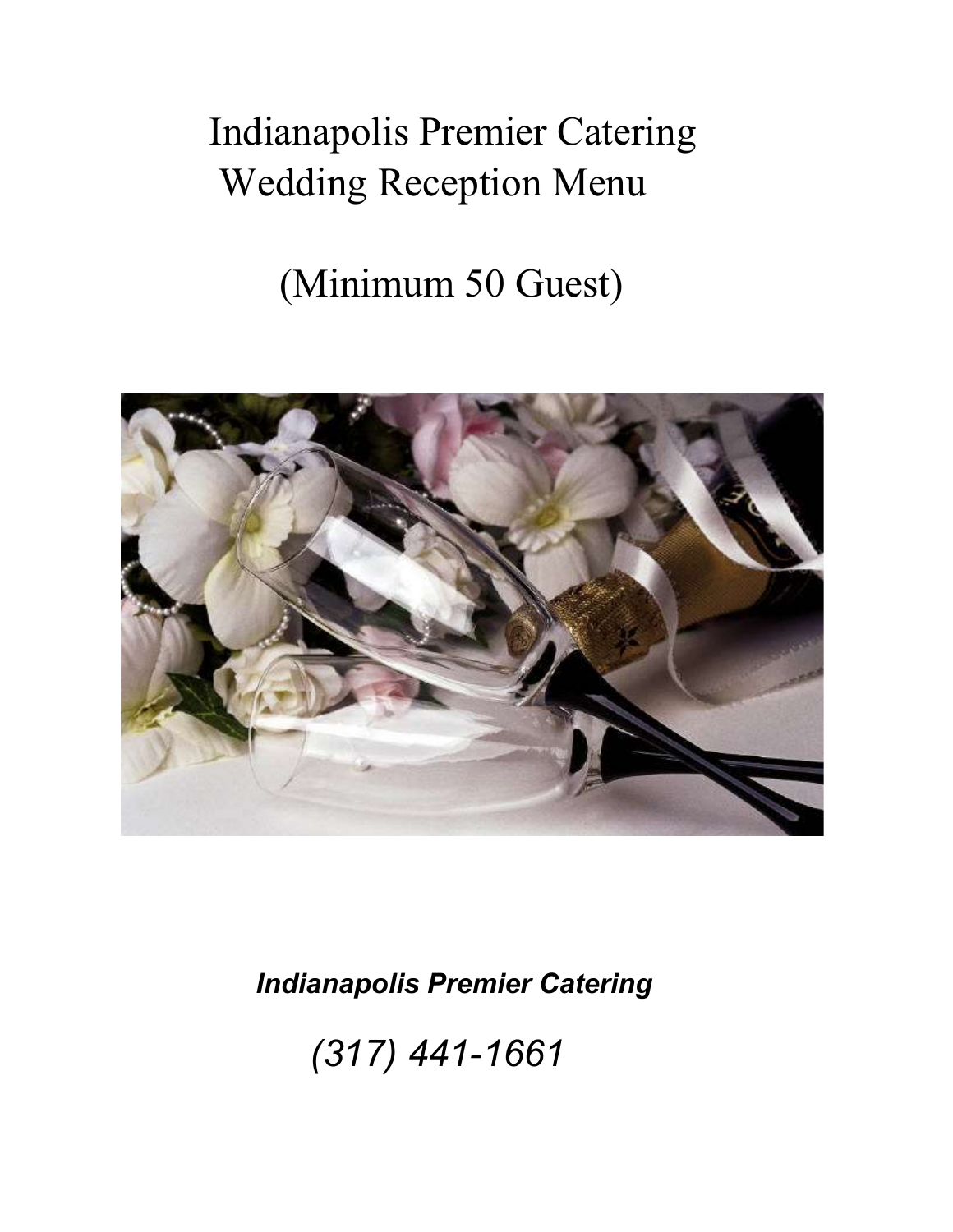| <b>Hors D'oeuvres Menu</b>           |                                      |                                      |                                      |  |  |
|--------------------------------------|--------------------------------------|--------------------------------------|--------------------------------------|--|--|
| <b>Menu A</b>                        | <b>Menu B</b>                        | <b>Menu C</b>                        | <b>MenuD</b>                         |  |  |
| <b>Choose Any Three Items</b>        | <b>Choose Any Four Items</b>         | <b>Choose Any Five Items</b>         | <b>Choose Any Five Items</b>         |  |  |
| <b>Fresh Fruit Tray</b>              | Fresh Fruit Tray                     | Fresh Fruit Tray                     | Fresh Fruit Tray                     |  |  |
| Fresh Vegetable Tray with Dip        | Fresh Vegetable Tray with Dip        | Fresh Vegetable Tray with Dip        | Fresh Vegetable Tray with Dip        |  |  |
| Assorted Cheese & Crackers Tray      | Assorted Cheese & Crackers Tray      | Assorted Cheese & Crackers Tray      | Assorted Cheese & Crackers Tray      |  |  |
| Barbecued Meatballs                  | <b>Barbecued Meatballs</b>           | <b>Barbecued Meatballs</b>           | Barbecued Meatballs                  |  |  |
| <b>Swedish Meatballs</b>             | Swedish Meatballs                    | <b>Swedish Meatballs</b>             | <b>Swedish Meatballs</b>             |  |  |
| Spicy Meatballs                      | Spicy Meatballs                      | Spicy Meatballs                      | <b>Spicy Meatballs</b>               |  |  |
| Deviled Egg                          | Deviled Egg                          | Deviled Egg                          | Deviled Egg                          |  |  |
| Chips & Fresh Made Salsa             | Chips & Fresh Made Salsa             | Chips & Fresh Made Salsa             | Chips & Fresh Made Salsa             |  |  |
| Chips & Guacamole                    | Chips & Guacamole                    | Chips & Guacamole                    | Chips & Guacamole                    |  |  |
| Spinach Dip with Tortilla Chips      | Spinach Dip with Tortilla Chips      | Spinach Dip with Tortilla Chips      | Spinach Dip with Tortilla Chips      |  |  |
| Pita Chips & Hummus                  | Pita Chips & Hummus                  | Pita Chips & Hummus                  | Pita Chips & Hummus                  |  |  |
| <b>Balsamic Bruschetta</b>           | Balsamic Bruschetta                  | <b>Balsamic Bruschetta</b>           | <b>Balsamic Bruschetta</b>           |  |  |
|                                      | Mini BBQ Pull Chicken Croissants     | Mini BBQ Pull Chicken Croissants     | Mini BBQ Pull Chicken Croissants     |  |  |
|                                      | Mini Chicken Salad Croissants        | Mini Chicken Salad Croissants        | Mini Chicken Salad Croissants        |  |  |
|                                      | Cheese Quesadillas                   | <b>Cheese Quesadillas</b>            | <b>Cheese Quesadillas</b>            |  |  |
|                                      | <b>Chicken Quesadillas</b>           | <b>Chicken Quesadillas</b>           | <b>Chicken Quesadillas</b>           |  |  |
|                                      | Meat & Cheese Tray                   | Meat & Cheese Tray                   | Meat & Cheese Tray                   |  |  |
|                                      | Pasta Salad                          | Pasta Salad                          | Pasta Salad                          |  |  |
|                                      | Santa Fe Pinwheels                   | Santa Fe Pinwheels                   | Santa Fe Pinwheels                   |  |  |
|                                      | <b>Fried Chicken Wingettes</b>       | <b>Fried Chicken Wingettes</b>       | <b>Fried Chicken Wingettes</b>       |  |  |
|                                      |                                      | <b>Buffalo Chicken Wings</b>         | <b>Buffalo Chicken Wings</b>         |  |  |
|                                      |                                      | Honey Barbecued Chicken Wings        | Honey Barbecued Chicken Wings        |  |  |
|                                      |                                      | Shrimp Cocktail                      | Shrimp Cocktail                      |  |  |
|                                      |                                      | Carribbean Shrimp                    | Carribbean Shrimp                    |  |  |
|                                      |                                      | Cream Cheese Red Potato Bites        | Cream Cheese Red Potato Bites        |  |  |
|                                      |                                      | <b>Stuffed Mushrooms</b>             | <b>Stuffed Mushrooms</b>             |  |  |
|                                      |                                      |                                      | Mini Crab Cakes                      |  |  |
|                                      |                                      |                                      | Jumbo Shrimp Cocktail                |  |  |
|                                      |                                      |                                      | <b>Crab Stuff Mushrooms</b>          |  |  |
|                                      |                                      |                                      |                                      |  |  |
|                                      |                                      |                                      |                                      |  |  |
|                                      |                                      |                                      |                                      |  |  |
|                                      |                                      |                                      |                                      |  |  |
| \$5.50 Per Person                    | \$6.25 Per Person                    | \$7.00 Per Person                    | \$8.00 Per Person                    |  |  |
| <b>Price valid with Wedding Menu</b> | <b>Price valid with Wedding Menu</b> | <b>Price valid with Wedding Menu</b> | <b>Price valid with Wedding Menu</b> |  |  |

Please note : Due to the recent food cost increase on some items an additional surcharge may apply. However, we will give you a heads up beforehand.

## Indianapolis Premier Catering

(317) 441-1661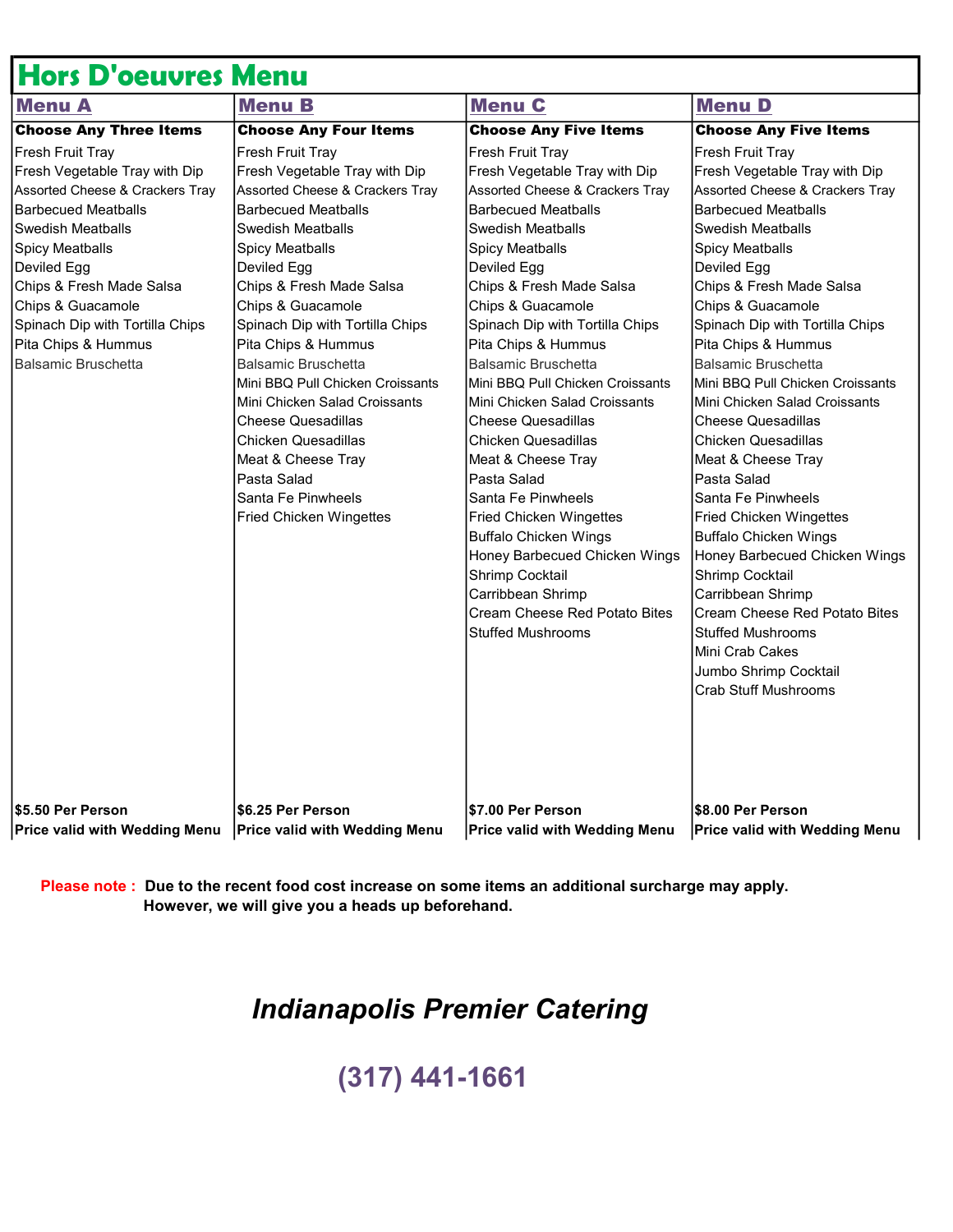## Wedding Menu

#### Menu A Menu B Menu C Menu D

Price Per Person Price Per Person Price Per Person Price Per Person Price Per Person \$16.75 Adults \$18.75 Adults \$24.25 Adults \$31.25 Adults \$10.00 Children (ages 2-10) \$12.00 Children (ages 2-10) \$16.00 Children (ages 2-10) \$20.00 Children (ages 2-10)

| <b>Choose Two Entrees</b>        | <b>Choose Two Entrees</b>               | <b>Choose Two Entrees</b>                                          | <b>Choose Two Entrees</b>               |
|----------------------------------|-----------------------------------------|--------------------------------------------------------------------|-----------------------------------------|
| Meat Loaf                        | Italian Lasagna                         | Prime Rib - \$2.00 upcharge                                        | Snow Crab Legs                          |
| <b>Fried Chicken</b>             | Pot Roast - (Vegetables & Gravy)        | Jumbo Fried Shrimp                                                 | King Crab Legs- \$6.00 upcharge         |
| Herb Baked Chicken               | Roast Beef                              | Shrimp Scampi                                                      | Lobster Tail (Market Price)             |
| <b>Baked Pork chops</b>          | <b>Barbeque Pork/Beef Ribs</b>          | Smoked Salmon                                                      | Filet Mignon - \$5.00 upcharge          |
| Baked Spaghetti with Meat/Cheese | Barbeque Pork/Beef RibTips              | Italian Lasagna                                                    | New York Strip - \$4.00 upcharge        |
| Teriyaki Chicken with Rice       | Pulled BBQ Chicken                      | Pot Roast - (Vegetables & Gravy)                                   | Ribeye Steak - \$3.00 upcharge          |
| Fettuccine Chicken Alfredo       | <b>Carved Turkey Breast</b>             | Roast Beef                                                         | Prime Rib - \$2.00 upcharge             |
| Smothered Chicken & Gravy        | <b>Blackened Fish</b>                   | Barbeque Pork/Beef Ribs                                            | Jumbo Fried Shrimp                      |
| Honey Smoked Ham                 | Lemon Peppered Fish                     | <b>Barbeque Pork/Beef RibTips</b>                                  | Shrimp Scampi                           |
| Veggie Lasagna                   | Fried Fish - Catfish, Perch, or Whiting | Carved Turkey Breast                                               | Italian Lasagna                         |
| Fettuccine Alfredo               | Turkey & Dressing                       | Blackened Fish                                                     | Pot Roast - (Vegetables & Gravy)        |
| Veggie Baked Spaghetti           | Beef Burgundy                           | Lemon Peppered Fish                                                | Roast Beef                              |
| <b>Baked Ziti</b>                | Chicken Parmesan                        | Baked Cod                                                          | <b>Barbeque Pork/Beef Ribs</b>          |
|                                  | Meat Loaf                               | Fried Fish - Catfish, Perch, or Whiting Barbeque Pork/Beef RibTips |                                         |
|                                  | <b>Fried Chicken</b>                    | Turkey & Dressing                                                  | Pulled BBQ Chicken                      |
|                                  | Herb Baked Chicken                      | <b>Beef Burgundy</b>                                               | Carved Turkey Breast                    |
|                                  | <b>Baked Pork chops</b>                 | Chicken Parmesan                                                   | <b>Blackened Fish</b>                   |
|                                  | Baked Spaghetti with Meat/Cheese        | Meat Loaf                                                          | Lemon Peppered Fish                     |
|                                  | Fettuccine Shrimp Alfredo               | Fried Chicken                                                      | <b>Baked Cod</b>                        |
|                                  | Teriyaki Chicken with Rice              | Herb Baked Chicken                                                 | Fried Fish - Catfish, Perch, or Whiting |
|                                  | Fettuccine Chicken Alfredo              | <b>Baked Pork chops</b>                                            | Turkey & Dressing                       |
|                                  | Smothered Chicken & Gravy               | Baked Spaghetti with Meat/Cheese                                   | <b>Beef Burgundy</b>                    |
|                                  | Honey Smoked Ham                        | Fettuccine Shrimp Alfredo                                          | Chicken Parmesan                        |
|                                  | Pulled BBQ Chicken                      | Teriyaki Chicken with Rice                                         | Meat Loaf                               |
|                                  | Veggie Lasagna                          | Fettuccine Chicken Alfredo                                         | <b>Fried Chicken</b>                    |
|                                  | Fettuccine Alfredo                      | Smothered Chicken & Gravy                                          | Herb Baked Chicken                      |
|                                  | Veggie Baked Spaghetti                  | Honey Smoked Ham                                                   | <b>Baked Pork chops</b>                 |
|                                  | <b>Baked Ziti</b>                       | Pulled BBQ Chicken                                                 | Baked Spaghetti with Meat/Cheese        |
|                                  |                                         | Veggie Lasagna                                                     | Fettuccine Shrimp Alfredo               |
|                                  |                                         | Fettuccine Alfredo                                                 | Teriyaki Chicken with Rice              |
|                                  |                                         | Veggie Baked Spaghetti                                             | Fettuccine Chicken Alfredo              |
|                                  |                                         | Baked Ziti                                                         | Smothered Chicken & Gravy               |
|                                  |                                         |                                                                    | Honey Smoked Ham                        |
|                                  |                                         |                                                                    | Pulled BBQ Chicken                      |
|                                  |                                         |                                                                    | Veggie Lasagna                          |
|                                  |                                         |                                                                    | Fettuccine Alfredo                      |
|                                  |                                         |                                                                    | Veggie Baked Spaghetti                  |
|                                  |                                         |                                                                    | <b>Baked Ziti</b>                       |
|                                  |                                         |                                                                    |                                         |
|                                  |                                         |                                                                    |                                         |

Please note : Due to the recent food cost increase on some items an additional surcharge may apply. However, we will give you a heads up beforehand.